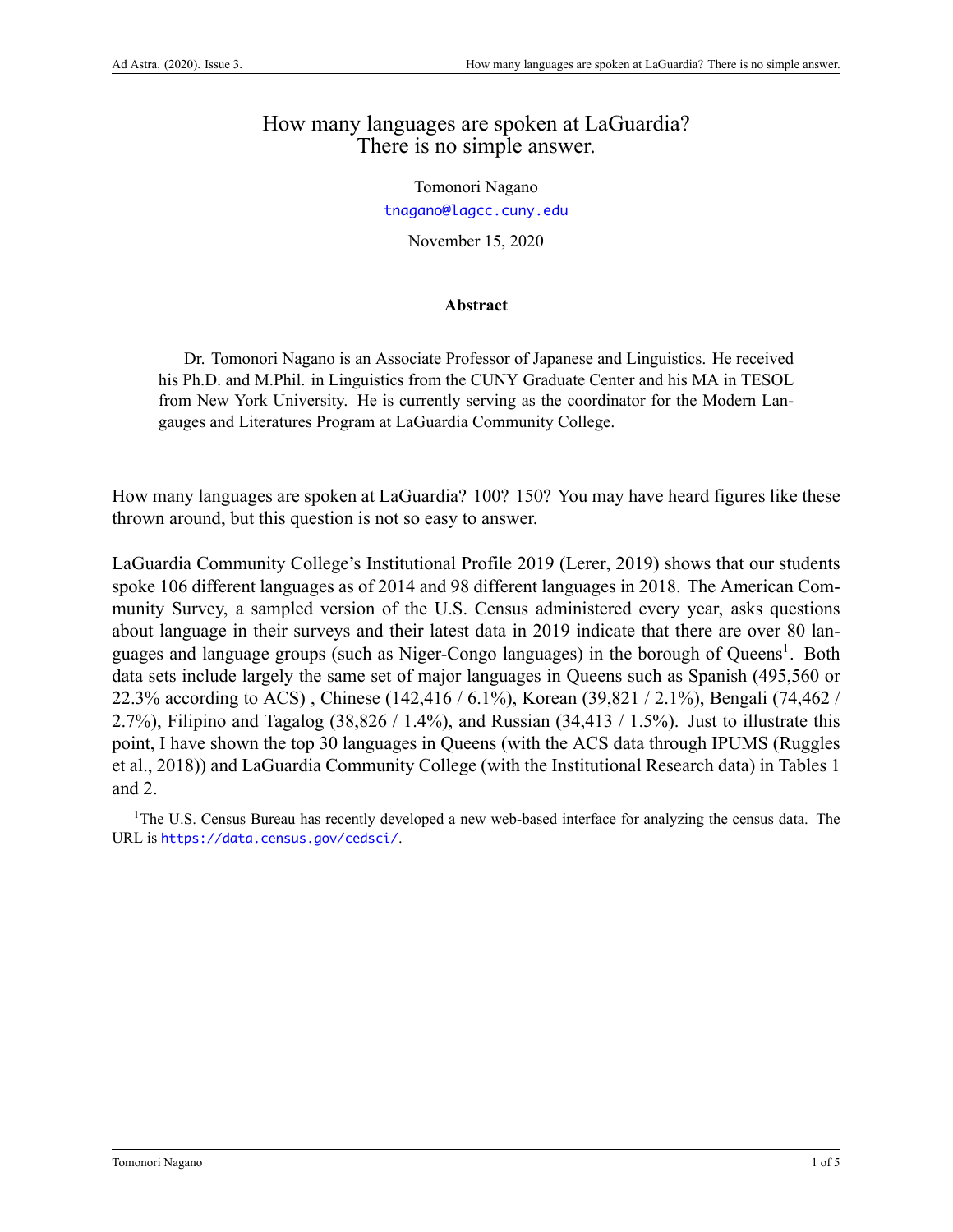| Year                     | 2010      | 2011      | 2012      | 2013      | 2014      | 2015      | 2016      | 2017      | 2018         | 2019      | Ave. percent |
|--------------------------|-----------|-----------|-----------|-----------|-----------|-----------|-----------|-----------|--------------|-----------|--------------|
| English                  | 891.780   | 915.494   | 942.900   | 947,431   | 942.773   | 943.094   | 972.077   | 987,375   | 931,524      | 934.112   | 41.0%        |
| Spanish                  | 511,736   | 503,011   | 511,276   | 516,204   | 518,883   | 531,021   | 502,049   | 516,432   | 503,156      | 495,560   | 22.3%        |
| $N/A$ or blank           | 131,375   | 136,749   | 136,817   | 141,592   | 145,257   | 147,001   | 142,861   | 144,061   | 139,656      | 134,806   | 6.1%         |
| Chinese                  | 101,984   | 124,347   | 135,368   | 157,246   | 151,710   | 136,210   | 148,130   | 160,435   | 144,190      | 142,416   | 6.1%         |
| Korean                   | 59,735    | 55,039    | 55,096    | 45,408    | 38,118    | 51,134    | 46,562    | 47,058    | 43,087       | 39,821    | 2.1%         |
| Mandarin                 | 59,261    | 28,412    | 19,568    | 23,252    | 25,933    | 33,985    | 40,178    | 28,818    | 33,569       | 39,724    | 1.5%         |
| Italian                  | 37,033    | 27,761    | 24,256    | 24,802    | 21,041    | 21,191    | 23,143    | 20,445    | 20,574       | 16,058    | 1.0%         |
| Bengali                  | 36,242    | 53,535    | 56,530    | 63,502    | 65,860    | 59,954    | 65,838    | 76,374    | 74,566       | 74,462    | 2.7%         |
| French or Haitian Creole | 35,633    | 30,331    | 33,014    | 27,915    | 23,799    | 26,164    | 29,504    | 28,226    | 23,091       | 33.648    | 1.3%         |
| Filipino, Tagalog        | 34,077    | 26,652    | 28,807    | 27,006    | 33,867    | 32,383    | 33,366    | 34,048    | 26,580       | 38,826    | 1.4%         |
| Russian                  | 33,895    | 37,516    | 35,430    | 39,900    | 31,992    | 41,514    | 28,225    | 30,800    | 32,524       | 34,413    | 1.5%         |
| Greek                    | 25,405    | 31,558    | 29,688    | 27,520    | 28,572    | 24,424    | 22,164    | 22,653    | 24,157       | 20,790    | 1.1%         |
| Polish                   | 22,829    | 25,981    | 20,819    | 22,905    | 24,502    | 26,434    | 29,988    | 23,487    | 25,939       | 25,269    | 1.1%         |
| Cantonese                | 22,493    | 20,470    | 18,563    | 18,732    | 19,786    | 24,112    | 26,096    | 27,195    | 21,384       | 26.020    | 1.0%         |
| Urdu                     | 21,803    | 19,303    | 16,602    | 13,596    | 24,821    | 18,349    | 11,197    | 13,572    | 15,196       | 15,874    | 0.7%         |
| Panjabi                  | 21.528    | 23,412    | 27,756    | 17.136    | 29,906    | 18,446    | 22,867    | 23,861    | 23,356       | 19,954    | 1.0%         |
| Hindi                    | 20,409    | 16,160    | 17,979    | 18,544    | 14,494    | 29,479    | 23,428    | 19,023    | 20,075       | 14,541    | 0.8%         |
| Arabic                   | 15,601    | 13,621    | 10,680    | 14,936    | 17,001    | 17,525    | 15,896    | 10,075    | 17,370       | 12,849    | 0.6%         |
| French                   | 12,212    | 14,977    | 14,402    | 12,092    | 12,283    | 8,189     | 14,130    | 10,197    | 11,670       | 11,204    | 0.5%         |
| Hebrew, Israeli          | 9,807     | 12,975    | 8,173     | 8,273     | 10,409    | 8,945     | 12,961    | 8,255     | 9,128        | 6,349     | 0.4%         |
| German                   | 7,764     | 6,243     | 6,294     | 6,253     | 6,233     | 5,608     | 4,655     | 5,514     | 3,093        | 4,337     | 0.2%         |
| Nepali                   | 7,571     | 6,307     | 4,355     | 3,760     | 6,228     | 5,900     | 7,890     | 8,253     | 9,654        | 7,627     | 0.3%         |
| Rumanian                 | 7,513     | 8,300     | 7,905     | 8,301     | 9,591     | 7,471     | 7,143     | 6,609     | 10,412       | 5,537     | 0.3%         |
| Kru                      | 6,591     | 7,892     | 5,097     | 5,660     | 10,170    | 11,274    | $\Omega$  | $\Omega$  | $\Omega$     | $\Omega$  | 0.2%         |
| Portuguese               | 6,389     | 8,645     | 6,861     | 7,382     | 7,236     | 6,322     | 7,642     | 6,261     | 8,820        | 4,530     | 0.3%         |
| Other Asian languages    | 6,359     | 4,816     | 5,898     | 6,445     | 10,154    | 8,130     | 378       | 1,096     | 982          | 1,147     | 0.2%         |
| Croatian                 | 6,258     | 4,854     | 3,427     | 3,527     | 4,668     | 4,507     | 3,959     | 3,311     | 3,462        | 3,139     | 0.2%         |
| Japanese                 | 5.894     | 3,498     | 5,139     | 5,760     | 6.678     | 6,394     | 5,150     | 6,102     | 6,533        | 4,771     | 0.2%         |
| Gujarathi                | 5,545     | 5,904     | 7,612     | 5,730     | 3,775     | 5,415     | 6,138     | 6,185     | 4,482        | 2,270     | 0.2%         |
| Formosan, Taiwanese      | 4,653     | 4,983     | 2,393     | 4,740     | 2,098     | 3,007     | $\Omega$  | $\Omega$  | $\mathbf{0}$ | $\theta$  | 0.1%         |
| Malayalam                | 4,550     | 2,607     | 2,308     | 3,204     | 4.799     | 4,155     | 2,761     | 3,854     | 2,735        | 3.119     | 0.1%         |
| Others                   | 59,867    | 65,037    | 72,204    | 67,094    | 69,093    | 73,008    | 77,674    | 78,915    | 86,791       | 80,433    | 3.2%         |
| Total                    | 2.233.792 | 2,246,390 | 2,273,217 | 2,295,848 | 2,321,730 | 2,340,745 | 2.334.050 | 2.358.490 | 2,277,756    | 2,253,606 | $100.0\%$    |

## Table 1: Top 30 languages spoken in Queens (Amercian Community Survey [1 year]) between 2010-2019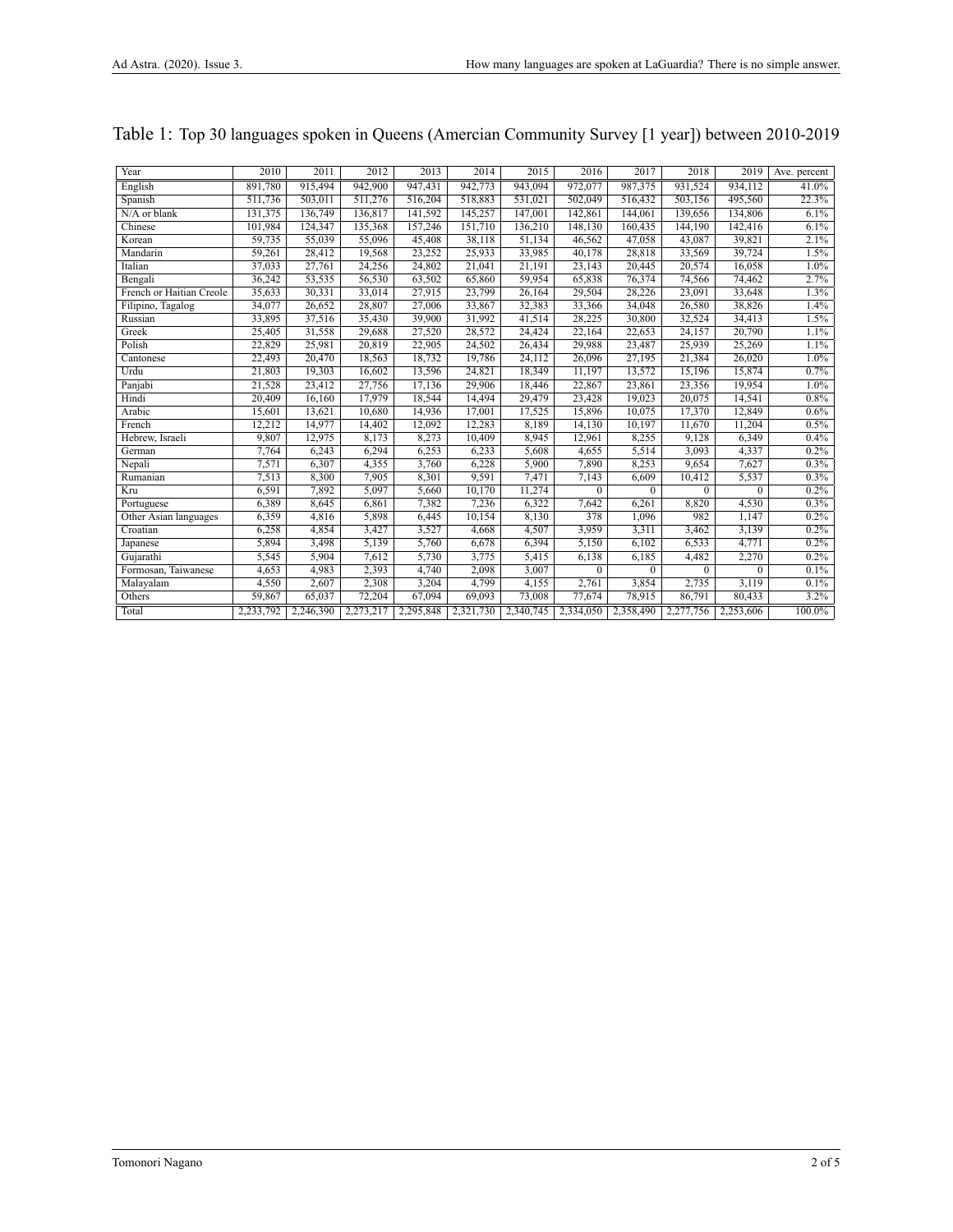| Year                        | Fall2016         | Fall2017         | Fall2018         | Fall2019         | Ave. percent          |
|-----------------------------|------------------|------------------|------------------|------------------|-----------------------|
| English                     | 5,868            | 4,392            | 4,823            | 3,002            | 53.9%                 |
| Spanish                     | 2,298            | 1,626            | 1,775            | 1,169            | $\overline{20.5\%}$   |
| Chinese                     | 411              | 364              | $\overline{325}$ | $\overline{211}$ | 3.9%                  |
| Bengali                     | 373              | $\overline{295}$ | $\overline{285}$ | $\overline{191}$ | 3.4%                  |
| Nepali                      | $\overline{218}$ | $\overline{258}$ | $\overline{255}$ | 146              | 2.6%                  |
| Arabic                      | 181              | 149              | 163              | 91               | $\frac{1.7\%}{2.7\%}$ |
| Korean                      | 130              | 91               | 98               | 49               | 1.1%                  |
| Polish                      | $\overline{119}$ | 82               | $\overline{73}$  | $\overline{42}$  | 0.9%                  |
| Tagalog                     | $\overline{114}$ | $\overline{76}$  | $\overline{114}$ | $\overline{75}$  | 1.1%                  |
| Creole                      | $\overline{97}$  | $\overline{78}$  | 91               | $\overline{60}$  | 1.0%                  |
| Tibetan                     | $\overline{96}$  | $\overline{61}$  | $\overline{88}$  | $\overline{58}$  | $0.9\%$               |
| French                      | 89               | $\overline{61}$  | $\overline{65}$  | $\overline{32}$  | 0.7%                  |
| Urdu                        | $\overline{73}$  | 53               | 48               | 32               | 0.6%                  |
| Russian                     | $\overline{69}$  | $\overline{59}$  | $\overline{62}$  | $\overline{39}$  | 0.7%                  |
| Albanian                    | $\overline{47}$  | $\overline{33}$  | $\overline{41}$  | $\overline{25}$  | 0.4%                  |
| Japanese                    | $\overline{45}$  | $\overline{28}$  | 24               | $\overline{13}$  | $0.3\%$               |
| Hindi                       | 44               | $\overline{20}$  | 24               | $\overline{15}$  | 0.3%                  |
| Portuguese                  | $\overline{39}$  | 29               | $\overline{37}$  | $\overline{31}$  | 0.4%                  |
| Punjabi                     | $\overline{39}$  | $\overline{29}$  | 40               | $\overline{23}$  | 0.4%                  |
| Greek                       | $\overline{38}$  | $\overline{21}$  | $\overline{30}$  | $\overline{23}$  | $0.3\%$               |
| Romanian                    | $\overline{37}$  | $\overline{27}$  | $\overline{23}$  | $\overline{10}$  | $0.3\%$               |
| <b>Burmese</b>              | 34               | $\overline{36}$  | 39               | $\overline{26}$  | 0.4%                  |
| Cantonese                   | $\overline{31}$  | $\overline{0}$   | $\overline{0}$   | $\overline{0}$   | 0.1%                  |
| Ukrainian                   | $\overline{28}$  | $\overline{16}$  | $\overline{18}$  | $\overline{12}$  | 0.2%                  |
| Serbo-Croatian              | $\overline{25}$  | $\overline{16}$  | $\overline{18}$  | $\overline{10}$  | $0.2\%$               |
| Pilipino                    | $\overline{24}$  | $\overline{24}$  | $\overline{28}$  | $\overline{14}$  | $0.3\%$               |
| Turkish                     | 21               | 14               | 10               | 11               | 0.2%                  |
| <b>Uzbek</b>                | $\overline{20}$  | $\overline{17}$  | 20               | $\overline{7}$   | $0.2\%$               |
| Gujarati                    | $\overline{18}$  | 7                | $\overline{12}$  | $\overline{8}$   | 0.1%                  |
| Thai                        | $\overline{18}$  | $\overline{10}$  | $\overline{12}$  | $\overline{8}$   | 0.1%                  |
| Yoruba                      | $\overline{15}$  | $\overline{10}$  | $\overline{13}$  | 5                | 0.1%                  |
| Others (about 70 languages) | 258              | $\overline{205}$ | $\overline{231}$ | $\overline{148}$ | 2.5%                  |
| No response                 | 8529             | 11169            | 10351            | 12947            |                       |
| Total (with responses)      | 10,917           | 8,187            | 8,885            | 5,586            | $100.0\%$             |

Table 2: Top 30 languages spoken at LaGuardia Community College between Fall 2016 and Fall 2019 (Those who did not respond to the language question were excluded from the percentage)

So, can we settle that a slightly more than 100 languages are spoken in Queens and at LaGuardia Community College? The answer is not quite that simple.

Recently a group of linguists working on the preservation of less common languages has proposed that many more languages are spoken in New York City than previously recorded. Daniel Kaufman and Ross Perlin at Endangered Language Alliance (<https://elalliance.org>) argue that a large number of indigenous and endangered languages (languages spoken by so few people that they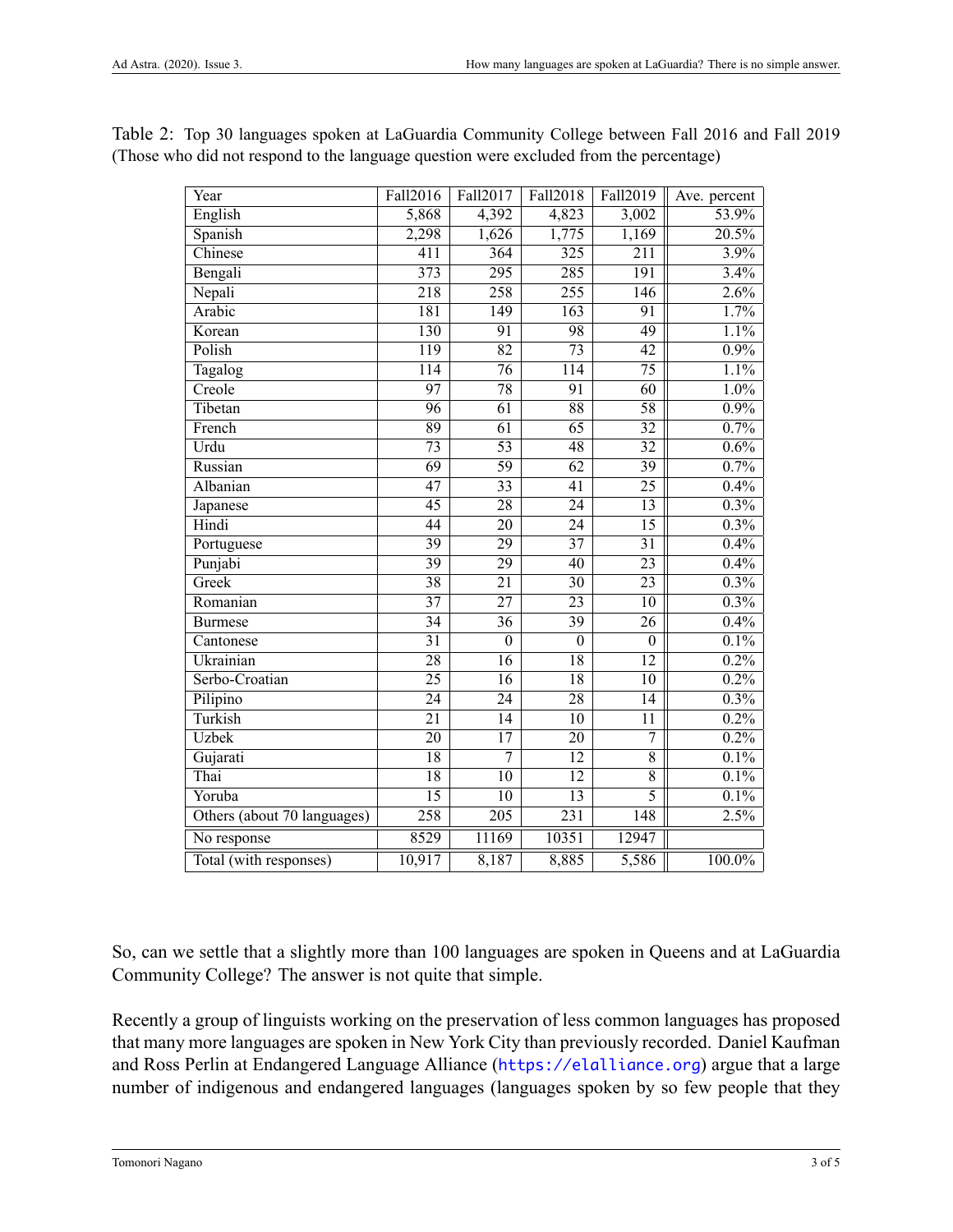may not be transmitted to the following generation) exist in New York City<sup>2</sup>. According to their measure, there are over 800 languages in New York City and many of them are found in Queens, the most linguistically diverse borough among the five boroughs.

In order to understand this wide gap in the estimated numbers of languages, we need to visit to the basic concept of "language" and a fundamental question of what makes one version human communicative code a language rather than a dialect (or vice versa).

A Yiddish linguist Max Weinreich once said "A language is a dialect with an army and navy" to illustrates the conventional perception about languages. For many people, language is a sociopolitical construct, which is inherently rooted in the imperialistic, nation-state ideology of human civilization. In other words, a language has strong affiliation with the identity of a nation state and, therefore, its boundary with another language largely overlaps the national or regional boundary. Consider so-called the Chinese language, which serves as a good example of this imperialistic notion of language. The Chinese language is, in reality, a group of a large number of dialects/languages, many of which are not mutually intelligible. The idea of the Chinese language as a single language is widely accepted and the Chinese language is sometimes considered as synonymous to Mandarin. However, the idea of Mandarin as the national language of China dismisses other major dialects/languages such as Cantonese (spoken by over 60 million speakers), Shanhainese (over 70 million speakers), and Taiwanese (over 15 million speakers).

Also, this conventional notion of language often entails linguistic codification, a process of standardizing language varieties by selecting "correct" use of a language from other "incorrect" usages. The prescribed and standardized orthography, vocabulary, grammar, and pronunciations are considered as essential for a language, which consequently dismisses many languages without standardized written forms.

Linguists often employ a less-common but more linguistically oriented approach called "mutual intelligibility" to identify languages among different human communication codes. If two speakers use different varieties of communication code and if they do not understand each other (i.e., lack mutual intelligibility), these two communication codes are considered to be two independent languages. If the two speakers sufficiently understand each other (i.e., have mutual intelligibility), these two communication codes are considered to be two dialects of one language. Mutual intelligibility is usually established in oral language and it is a convenient measure for a large number of languages/dialects that lack any standardized written language tradition, which would be otherwise remain unrecognized as languages in the conventional sociopolitical definition of language.

All in all, linguists use a combination of sociopolitical considerations and mutual intelligibility in order to define languages. For example, *Ethnologue* (<https://www.ethnologue.com>), the most comprehensive database of languages, identify 7,117 languages in the world([Eberhard, Simons, &](#page-4-3) [Fennig](#page-4-3), [2020](#page-4-3)). International Organization for Standardization (ISO)'s latest language codes (ISO

<sup>2</sup>See various articles featuring their language preservation effort in the New York Times ([https://www.nytimes](https://www.nytimes.com/2010/04/29/nyregion/29lost.html) [.com/2010/04/29/nyregion/29lost.html](https://www.nytimes.com/2010/04/29/nyregion/29lost.html)), New Yorker ([https://www.newyorker.com/magazine/2015/03/30/](https://www.newyorker.com/magazine/2015/03/30/a-loss-for-words) [a-loss-for-words](https://www.newyorker.com/magazine/2015/03/30/a-loss-for-words)), Aljazeera ([https://www.aljazeera.com/news/2010/05/17/dying-languages-living-in](https://www.aljazeera.com/news/2010/05/17/dying-languages-living-in-new-york/) [-new-york/](https://www.aljazeera.com/news/2010/05/17/dying-languages-living-in-new-york/)), and BBC (<https://www.bbc.com/news/magazine-20716344>)